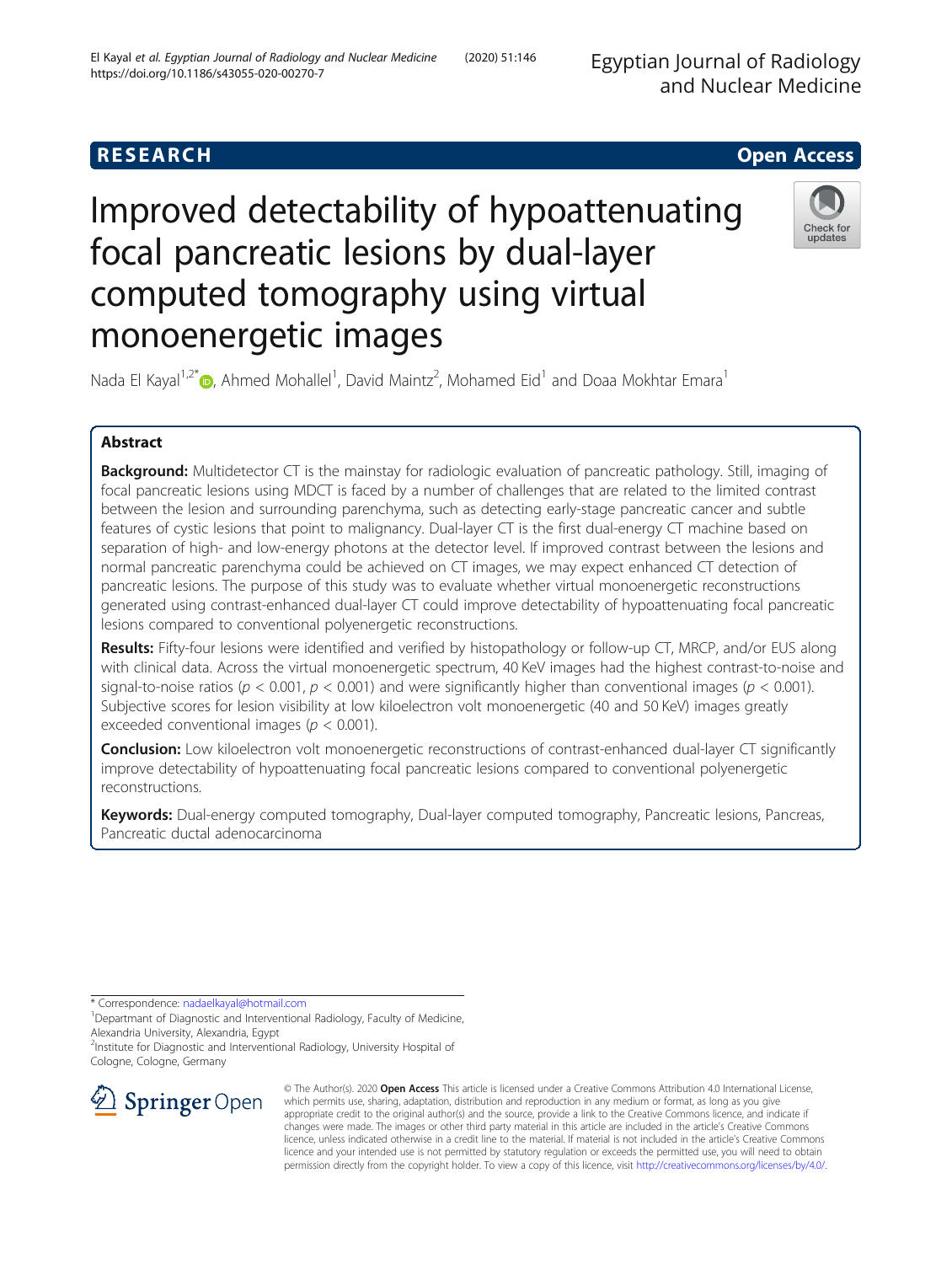#### Background

Multidetector computed tomography (MDCT) is the mainstay for radiologic evaluation of pancreatic pathology [[1](#page-7-0)]. Current pancreatic MDCT protocol comprises a multiphasic technique including non-contrast, pancreatic parenchymal (PPP) and portal venous (PVP) phases [[2\]](#page-7-0). Pancreatic ductal adenocarcinoma is the most common among pancreatic malignancies (constituting 85–95%) and continues to be a leading cause of cancer-deaths, carrying high mortality and poor prognosis [[3](#page-7-0)–[5](#page-7-0)]. Pancreatic adenocarcinoma typically appears hypoattenuating relative to surrounding pancreas parenchyma on MDCT and is best detected on pancreatic-phase. Comprehensive assessment of vascular invasion and distant metastases also necessitates portal venous phase imaging [\[6,](#page-7-0) [7\]](#page-7-0).

Despite recent developments in MDCT technology and optimization of acquisition time in multiphasic imaging, still, pancreatic MDCT imaging is faced by a number of challenging imaging scenarios, such as identifying small early-stage hypo/isoatttenuating pancreatic adenocarcinoma and subtle enhancing components of cystic lesions that point to malignancy  $[8, 9]$  $[8, 9]$  $[8, 9]$  $[8, 9]$ . This results in either missed or equivocal lesions with subsequent recall of patients for additional imaging studies, such as MRI, EUS, and PET/CT, which may increase radiation exposure and patient's anxiety as well as treatment cost [\[10](#page-7-0)–[12](#page-7-0)].

Challenges facing CT diagnostics could be primarily attributed to the limited contrast between the lesions and surrounding pancreatic parenchyma on CT. Therefore, if the contrast between pancreatic lesions and normal pancreatic parenchyma is improved on CT images, we may expect improved CT detectability of pancreatic lesions [\[8](#page-7-0), [9](#page-7-0)].

Over the past several years, efforts have been directed to utilizing dual-energy CT (DECT) as an optimal advance of CT technology to improve pancreatic tumor detectability [\[13](#page-7-0)–[16\]](#page-7-0). DECT uses two different x-ray energy peaks to acquire images. Since DECT exploits varying x-ray attenuation properties of different materials and tissues at different energies; therefore, tissues having similar densities but different elemental compositions can be differentiated [[17](#page-7-0)].

DECT scanners have been marketed with different technologies, based mainly on modifications of the X-ray tube output (e.g., two X-ray tubes with different peak energies—dual-source CT—or single tube with rapid switching between high- and low-energy levels—rapid-KVp switching CT) [\[18](#page-7-0), [19](#page-7-0)].

Dual-layer CT (DLCT), on the other hand, is the first DECT machine based on the separation of high- and low-energy photons at the detector level obtaining both conventional images and retrospectively available spectral data with every scan without the need for prescan decision making, unlike tube-based DECT scanners. This data can be used to generate a variety of spectral image series, among which are virtual monoenergetic (VME) images [\[20](#page-7-0)].

VME images simulate datasets that would result if images were acquired using a true single-energy x-ray beam and can be calculated as linear combinations of the two datasets (high- and low-energy data)  $[21]$  $[21]$  $[21]$ . This is obtained across a wide range of energies (measured in kiloelectron volts, keV), with a lower limit exceeding iodine k-edge (33 keV) [[22](#page-7-0), [23](#page-7-0)]. Owing to the higher attenuation of low-energy X-ray photons, low-energy VME images result in greater soft-tissue contrast resolution and on administration of iodinated contrast agent, in boosted visualization of tissues that have taken up iodinated contrast compared to the surrounding tissues, due to increased photoelectric effect at energies in the proximity of the k-edge of iodine [[24,](#page-7-0) [25](#page-7-0)].

The current study attempted to evaluate the detectability of hypoattenuating focal pancreatic lesions using virtual monoenergetic reconstructions generated from contrast-enhanced dual-layer CT in comparison to conventional polyenergetic images.

#### Methods

#### Patient population

Forty-seven consecutive patients were retrospectively identified using the radiologic information system and were included in this study according to the following inclusion criteria: (a) underwent a dual-layer CT of the abdomen between July 2016 to February 2017, comprising at least a portal venous phase, (b) had at least one definite or suspected hypoattenuating pancreatic lesion mentioned in their radiology report, and (c) had age above 18 years. The institutional review board approved this study and written informed consent was waived due to the retrospective design of the study. All the CT scans performed were clinically indicated for various clinical scenarios. None of the scans were performed solely for the purpose of this study.

#### Image acquisition

All patients were imaged using dual-layer CT (IQon, Philips Healthcare, Amsterdam, the Netherlands). The patients were imaged supine, craniocaudally during inspiration with breath hold. Intravenous iodinated contrast medium (Accupaque-350®, GE-Healthcare) was administered to all patients with a body-weight adapted volume, power-injected at a mean rate of 3.5 ml/s followed by a 30-ml normal saline chaser. Every patient was imaged following the appropriate scan protocol based on the clinical request, for example,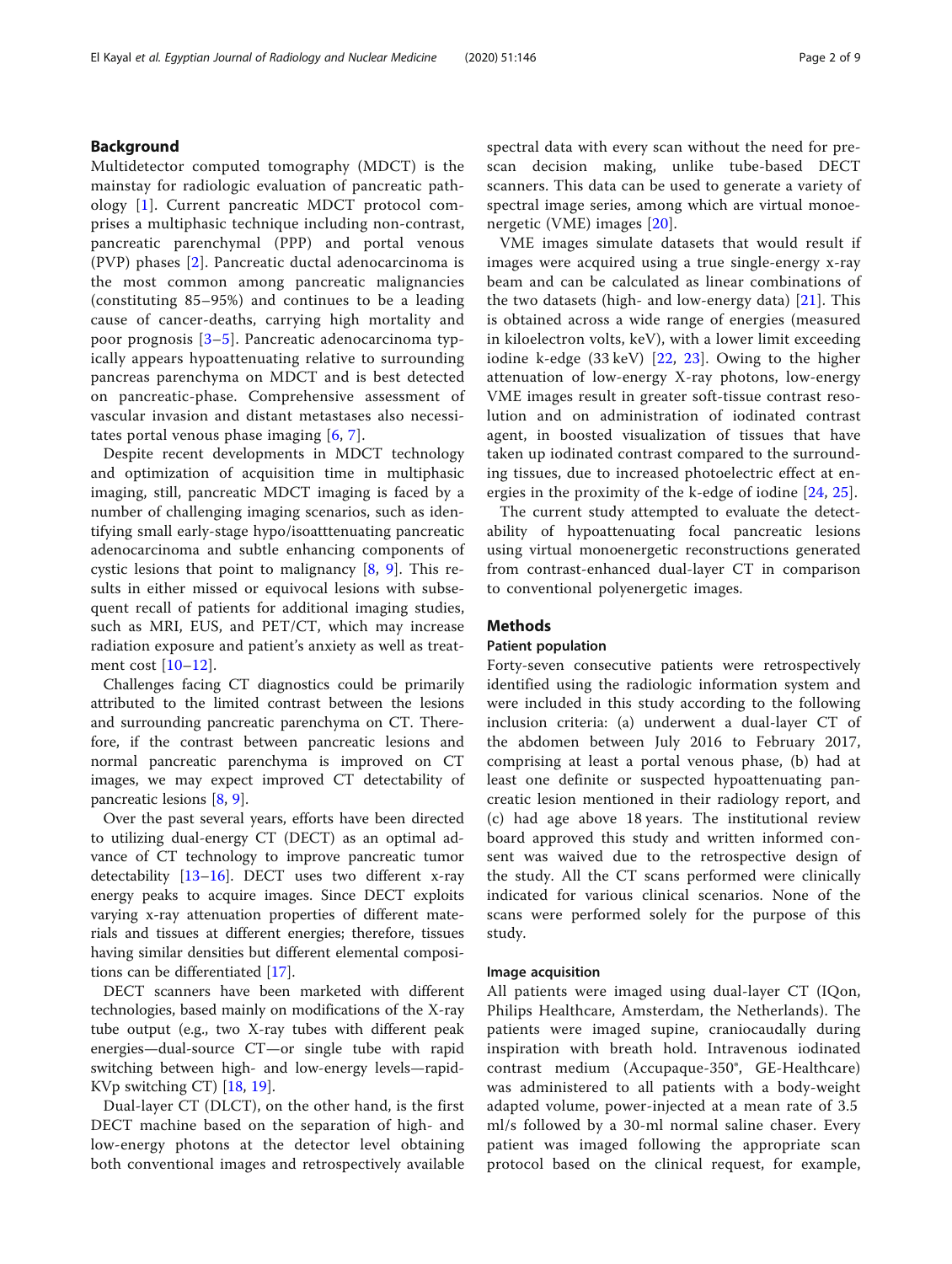search for clinically suspected pancreatic cancer, staging of known pancreatic cancer, metastatic workup for a known intra/extra-abdominal primary malignancy, i.e., not all the patients had undergone a dedicated multiphasic pancreatic protocol. Portal venous phase was the common phase acquired for all the patients. All portal venous scans were initiated with a 50-s delay after reaching a threshold of 150 HU in the abdominal aorta (bolus tracking). Tube current was automatically modulated according to patient's size. The following parameters were applied: tube voltage 120 kVp, collimation  $64 \times 0.625$  mm, tube rotation time 0.5 s, pitch 0.671, and mean CTDI 10.5.

#### Image reconstruction and post-processing

Reconstruction of conventional polyenergetic images and VME images (40–200 KeV) was performed using a dedicated workstation (Intellispace Portal 9.0, Philips Healthcare, The Netherlands) at 2-mm slice thickness. Conventional images were reconstructed using iterative reconstruction (iDose<sup>4</sup>, strength level 3, Philips Healthcare, the Netherlands), as performed in clinical routine. VME images (40–200 KeV) were reconstructed using a dedicated spectral reconstruction algorithm (Spectral B, strength level 3, Philips Healthcare, the Netherlands). All further analyses were done using the same dedicated workstation. Only portal venous phase images were analyzed. Analysis was performed by a radiologist with 7 years of experience, blinded to all clinical data, radiologic report, pathology, and final diagnosis.

#### Quantitative analysis

Circular regions of interest (ROIs) were placed in the following regions: identified lesion, normal pancreatic parenchyma, and retroperitoneal fat. ROIs were placed in conventional images at first and then copied to VME images (40 KeV to 200 KeV with 10 KeV intervals). When more than one lesion was identified, a ROI was drawn for every lesion. Also in case of complex cystic lesions with identified solid component, a ROI was placed on every component (solid and cystic) and analyzed separately. The ROI's size and location were identical in all image sets, avoiding margins, calcifications, vessels, and necrotic areas. Each ROI was measured 3 times and the mean Hounsfield unit value and standard deviation (SD) was recorded. Contrast-to-noise ratio (CNR) for conventional images and VME image sets (40–200 KeV, 10-KeV interval) was calculated as difference between ROI value of normal enhancing pancreas and pancreatic lesion and divided by the SD of a homogenous portion of retroperitoneal fat as background noise. CNR = (ROI pancreas − ROI lesion)/SD fat. Signal-to-noise ratio (SNR) is calculated as a ratio of the ROI value of the observed lesion to SD of homogenous portion of retroperitoneal fat.

#### Qualitative analysis

Subjectively, conventional reconstructions and two selected low-level VME reconstructions (40 and 50 KeV) were evaluated regarding lesion visibility using a 4-point scale: 1, poorly visible, to 4, prominently visible. The different types of image reconstructions were randomized in the research folders to prevent lesion recall, since every lesion was evaluated 3 times in 3 image sets. Also the reader was blinded to type of image reconstruction. Optimizing window settings of different image sets for optimal lesion visualization was allowed.

#### Lesion validation

Validation of the identified lesions was based on histopathologic confirmation whenever possible. Lesions that warranted conservative management by follow-up were verified by a combination of typical imaging features seen on additional imaging studies that the patients had undergone according to their management plan, including follow-up CT, MRCP, and/or EUS along with clinical data.

#### Statistical analysis

All statistical analysis was performed using IBM SPSS software package version 20.0. (Armonk, NY: IBM Corp). Wilcoxon signed rank test was used to determine the significance of differences in CNR in conventional images compared to various KeV level VME images and between different levels VME images. The recorded subjective image ranks were tested for statistical significance using Wilcoxon test. The number and percent of each rank in various image sets was also recorded. A  $p$  value < 0.05 was considered statistically significant.

#### Results

The study included 47 patients, 29 males (62%) and 18 females (38%) with mean age 66 years (age range 34– 92 years). All had focal pancreatic lesions. Six patients had more than one focal lesion. One patient had a complex cystic lesion with a suspected solid component, which was analyzed as two separate lesions. A total of 54 lesions were analyzed; pancreatic adenocarcinoma ( $n = 14$ ), metastases (from renal cell carcinoma, malignant melanoma, ovarian, and colorectal cancer) ( $n = 4$ ), neuroendocrine tumors ( $n = 3$ ), lymphoma ( $n = 2$ ), chronic mass-forming pancreatitis ( $n = 1$ ), fibrosis (post-operative, post-irradiation) ( $n = 2$ ), focal fatty infiltration ( $n = 1$ ), mural nodule of cystic mucinous neoplasm  $(n = 1)$ , mucinous cystic neoplasm  $(n = 1)$ , pseudocyst  $(n = 6)$ , and intraductal mucinous cystic neoplasm ( $n = 19$ ).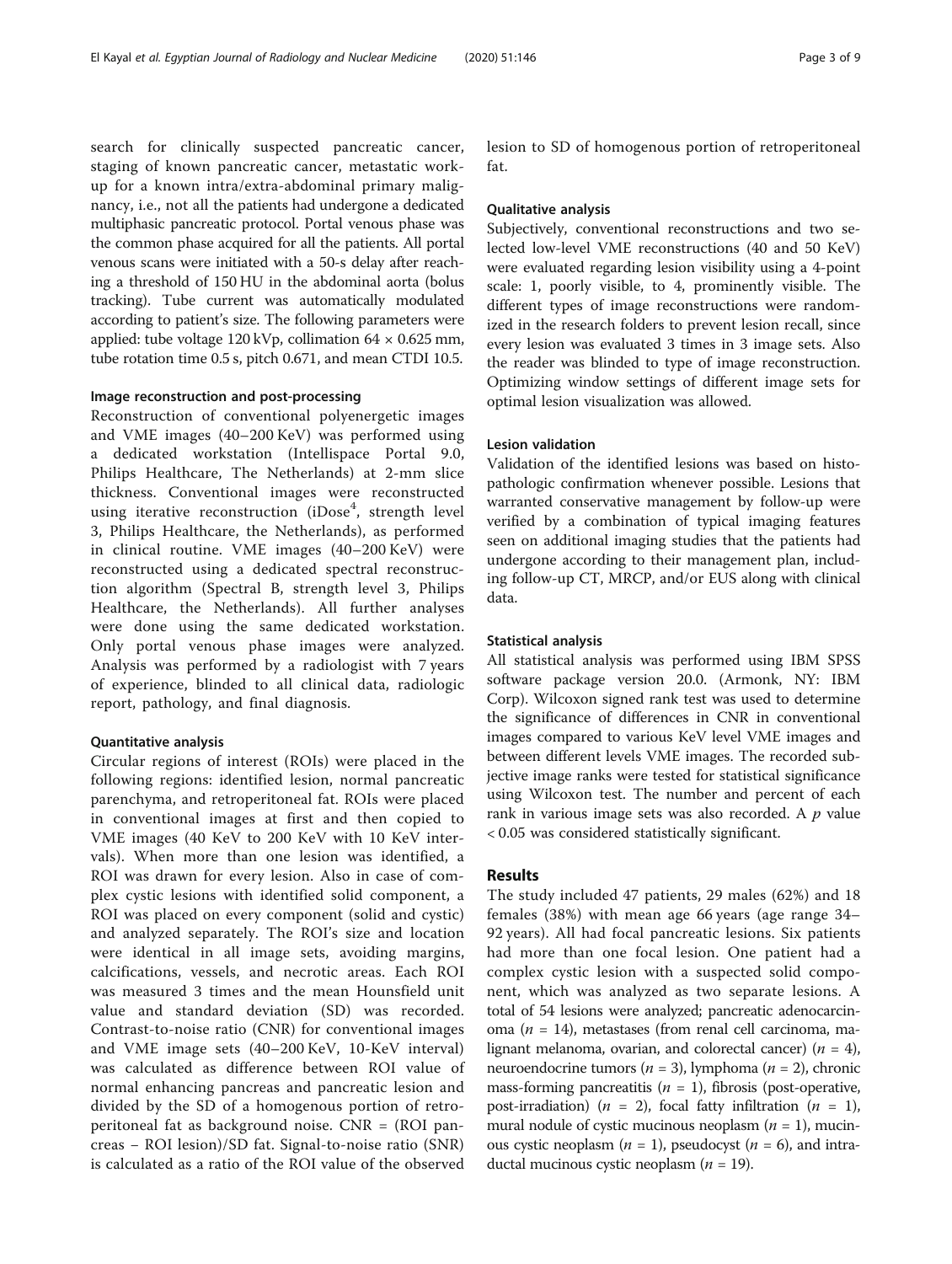Sixteen of 54 lesions ( $\approx 30\%$ ) were discovered incidentally in patients who were referred for CT for clinical indications unrelated to pancreatic disease.

Lesion validation was done either histopathologically  $(n = 21 \text{ lesions})$  or using EUS/MRCP  $(n = 9)$ , follow-up CT (follow-up duration 2–6 months) ( $n = 26$ ) combined with clinical data (two of the lesions were verified with more than one imaging modality). All pancreatic ductal adenocarcinomas and neuroendocrine tumors ( $n = 19$ ) were verified by histopathology.

#### Quantitative analysis

In all 54 lesions, across the VME range, CNR and SNR showed gradual decline with increasing KeV level (Fig. 1). On 40 KeV images, which is the lowest KeV level generated, CNR and SNR were highest compared to all KeV levels ( $p < 0.001$ ,  $p < 0.001$ ) (Fig. 1, Tables [1](#page-4-0) and [2\)](#page-4-0). In comparison to conventional images, CNR and SNR were significantly higher on VME images at 40–80 KeV level (Tables [1](#page-4-0) and [2](#page-4-0)).

Lower noise was seen at higher KeV level VME images compared to lower levels. Image noise was significantly highest at 40 KeV ( $p < 0.001$ ) (Table [3\)](#page-4-0). Despite that, mean noise was significantly lower in all KeV levels including 40 KeV in comparison to conventional images  $(p < 0.001)$  (Table [3](#page-4-0)).

#### Qualitative analysis

Regarding subjective evaluation of lesion visibility, the highest scores were observed on 40 KeV followed by 50 KeV reconstructions without a statistical significant difference between them  $(4 (2-4)$  vs  $4 (2-4)$ , respectively,  $p = 0.317$ , where 83.3% and 81.5% of lesions were considered prominently visible (score 4) on 40 KeV images and 50 KeV images, respectively, and both were significantly higher when compared to conventional image set  $(3 (1-4), p < 0.001, p < 0.001)$  with only 35.2% of the lesions rated 4 on conventional images (Figs. [2](#page-5-0) and [3](#page-6-0)).

#### **Discussion**

DECT has already shown increased capabilities in abdominal imaging over the last years [[22,](#page-7-0) [26\]](#page-7-0). A number of earlier studies have also found DECT to be useful in the diagnostic evaluation of pancreatic lesions. The majority of these studies were performed using tube-based DECT systems [[14,](#page-7-0) [15,](#page-7-0) [27](#page-7-0), [28](#page-7-0)]. The present study investigated virtual monoenergetic images generated from a novel detector-based DECT

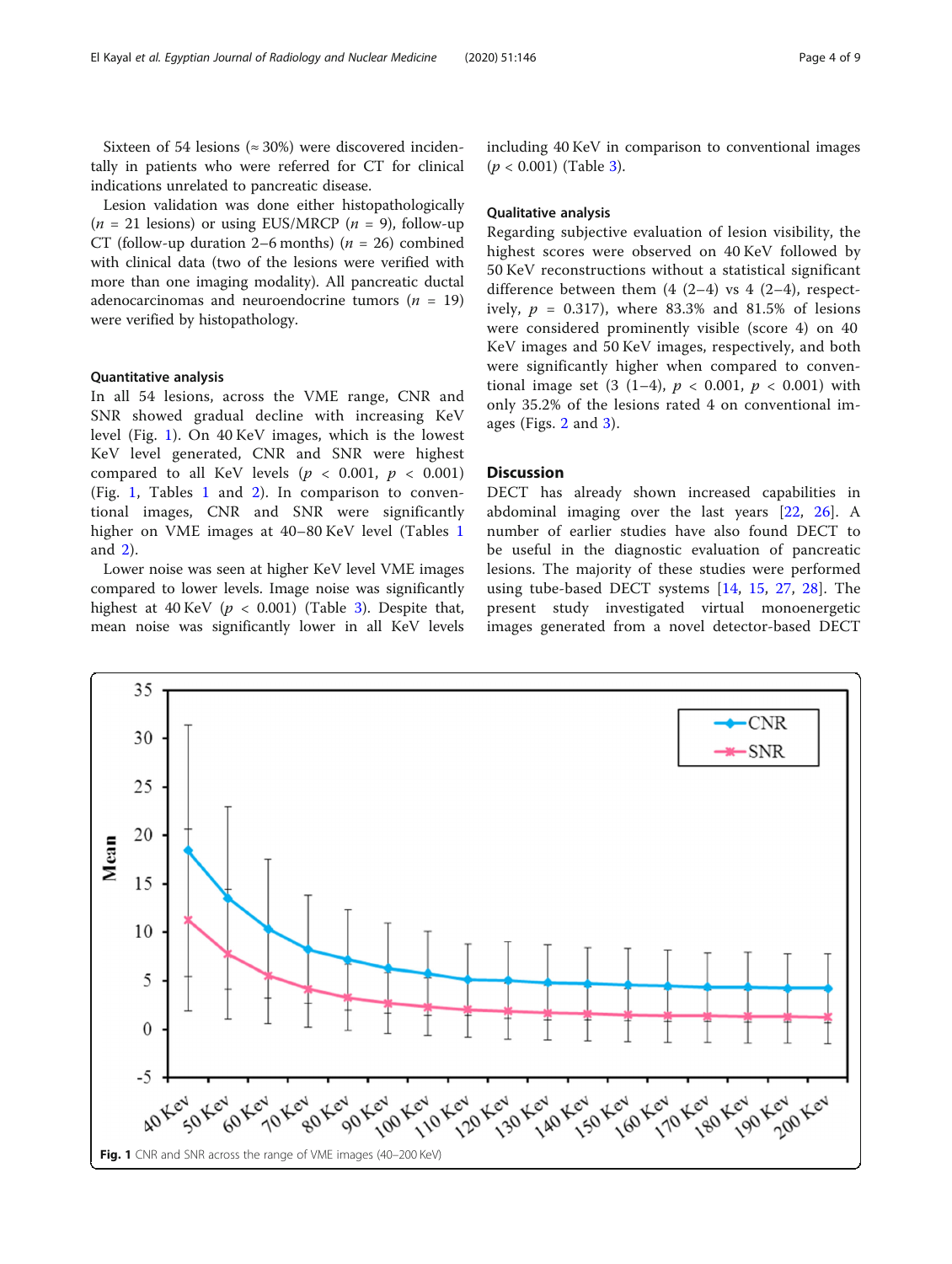\* statistically significant

(dual-layer CT), to determine whether these images can offer improved detectability of hypoattenuating focal pancreatic lesions over conventional images.

Improved CNR and SNR were found at low KeV VME images over higher KeV and conventional images. The highest values were achieved at 40 KeV, which is the lowest KeV level generated. This is attributed to the higher attenuation of tissues with iodinated contrast at low KeV monoE images close to the iodine K edge (33 KeV). These findings were similar to findings reported in other studies using tube-based dual-energy CT [\[15](#page-7-0), [29,](#page-7-0) [30\]](#page-7-0). Bhosale et al. [[14](#page-7-0)] demonstrated that CNR for pancreatic ductal adenocarcinoma at low monochromatic energy images (50–70 KeV) generated by a rapid-KVp switching dual-energy CT is significantly higher compared to conventional polychromatic (120 KVp) images. Lin et al. [\[31](#page-7-0)], who studied hypervascular pancreatic neuroendocrine tumors also using a rapid-KVp

Table 2 Quantitative analysis of image sets (conventional images and VME images 40–120 KeV) according to SNR

|              | <b>SNR</b>             | PConventional          | $\bm p$ 40 КеV         |
|--------------|------------------------|------------------------|------------------------|
| Conventional | $2.83 \pm 3.21$        |                        |                        |
| 40 KeV       | $11.28 \pm 9.40$       | $< 0.001$ <sup>*</sup> |                        |
| 50 KeV       | $7.76 \pm 6.68$        | $< 0.001$ <sup>*</sup> | $< 0.001$ <sup>*</sup> |
| 60 KeV       | $5.55 \pm 4.93$        | $< 0.001$ <sup>*</sup> | $< 0.001$ <sup>*</sup> |
| 70 KeV       | $4.15 \pm 3.99$        | $< 0.001$ <sup>*</sup> | $< 0.001$ <sup>*</sup> |
| 80 KeV       | $3.28 \pm 3.42$        | $< 0.001$ <sup>*</sup> | $< 0.001$ <sup>*</sup> |
| 90 KeV       | $2.71 \pm 3.17$        | 0.284                  | $< 0.001$ <sup>*</sup> |
| 100 KeV      | $2.32 \pm 3.0$         | $< 0.001$ *            | $< 0.001$ <sup>*</sup> |
| 110 KeV      | $2.04 \pm 2.89$        | $< 0.001$ <sup>*</sup> | $< 0.001$ <sup>*</sup> |
| 120 KeV      | $1.89 \pm 2.91$        | $< 0.001$ <sup>*</sup> | $< 0.001$ <sup>*</sup> |
| $Fr_p$       | $< 0.001$ <sup>*</sup> |                        |                        |

\* statistically significant

Table 3 Quantitative analysis of image sets (conventional polyenergetic images and VME images 40–120 KeV) according to image noise

|                             | Noise (SD)             | PConventional          | $p_{\rm 40\,KeV}$      |
|-----------------------------|------------------------|------------------------|------------------------|
| Conventional                | $12.99 \pm 4.72$       |                        |                        |
| 40 KeV                      | $10.47 \pm 3.68$       | $< 0.001$ <sup>*</sup> |                        |
| 50 KeV                      | $10.09 \pm 3.49$       | $< 0.001$ <sup>*</sup> | $< 0.001$ <sup>*</sup> |
| 60 KeV                      | $9.93 \pm 3.39$        | $< 0.001$ <sup>*</sup> | $< 0.001$ <sup>*</sup> |
| 70 KeV                      | $9.93 \pm 3.27$        | $< 0.001$ <sup>*</sup> | $< 0.001$ <sup>*</sup> |
| 80 KeV                      | $9.84 \pm 3.28$        | $< 0.001$ <sup>*</sup> | $< 0.001$ <sup>*</sup> |
| 90 KeV                      | $9.82 \pm 3.28$        | $< 0.001$ <sup>*</sup> | $< 0.001$ <sup>*</sup> |
| 100 KeV                     | $9.78 \pm 3.27$        | $< 0.001$ <sup>*</sup> | $< 0.001$ <sup>*</sup> |
| 110 KeV                     | $9.79 \pm 3.24$        | $< 0.001$ <sup>*</sup> | $< 0.001$ <sup>*</sup> |
| 120 KeV                     | $9.77 \pm 3.27$        | $< 0.001$ <sup>*</sup> | $< 0.001$ <sup>*</sup> |
| $Fr_{p}$                    | $< 0.001$ <sup>*</sup> |                        |                        |
| * statistically significant |                        |                        |                        |

switching dual-energy CT system, found that the best monoenergetic level based on CNR of pancreatic tumors is 45–60 KeV range. Results by Hardie et al. [[32\]](#page-7-0) were also concordant with results reached in the present study, where CNR of pancreatic masses was significantly greater for 55 KeV images obtained from a dual-source CT system compared to routine data set.

An interesting aspect in this study is the lower image noise observed at all KeV levels, even the lowest level (40 KeV) VME images, compared to conventional images. This result contrasted with results of other study groups [[32,](#page-7-0) [33\]](#page-8-0). This discrepancy could be traced back to the difference in dual-energy technologies used. Duallayer CT used in the present study, unlike other dualenergy technologies, allows reconstruction of VME images from fully matched low- and high-energy data in time and location at projection domain, permitting the suppression of anti-correlated noise between the two data sets [[34](#page-8-0)]. Moreover, dual-layer CT allows the application of iterative reconstruction methods in spectral reconstruction algorithms, which leads to a further diminution in image noise [[35\]](#page-8-0). Among the available tube-based dual-energy CT systems, only the rapid-kVp switching technology permits post-processing of raw data in projection domain to obtain VME datasets, but this is possible only after temporal and angular data interpolation, a process which results in accumulation of image noise from the high and low CT images of the independent scans [\[36](#page-8-0), [37\]](#page-8-0). Other available tube-based scanners generate VME datasets in the image domain with significant increase of image noise at low-energy VME levels [\[24](#page-7-0)].

The results of subjective analysis were a clear reflection to the quantitative measurements, where subjective lesion visibility on lowest KeV VME images (40, 50 KeV)

|              | <b>CNR</b>             | PConventional          | $p_{40\,\rm KeV}$      |
|--------------|------------------------|------------------------|------------------------|
| Conventional | $6.63 \pm 4.92$        |                        |                        |
| 40 KeV       | $18.47 \pm 12.98$      | $< 0.001$ <sup>*</sup> |                        |
| 50 KeV       | $13.55 \pm 9.41$       | $< 0.001$ <sup>*</sup> | $< 0.001$ <sup>*</sup> |
| 60 KeV       | $10.36 \pm 7.18$       | $< 0.001$ <sup>*</sup> | $< 0.001$ <sup>*</sup> |
| 70 KeV       | $8.24 \pm 5.56$        | $< 0.001$ <sup>*</sup> | $< 0.001$ <sup>*</sup> |
| 80 KeV       | $7.17 \pm 5.18$        | 0.004                  | $< 0.001$ <sup>*</sup> |
| 90 KeV       | $6.31 \pm 4.63$        | 0.051                  | $< 0.001$ <sup>*</sup> |
| 100 KeV      | $5.76 \pm 4.33$        | $< 0.001$ <sup>*</sup> | $< 0.001$ <sup>*</sup> |
| 110 KeV      | $5.14 \pm 3.68$        | $< 0.001$ <sup>*</sup> | $< 0.001$ <sup>*</sup> |
| 120 KeV      | $5.07 \pm 3.97$        | $< 0.001$ <sup>*</sup> | $< 0.001$ <sup>*</sup> |
| $F_{p}$      | $< 0.001$ <sup>*</sup> |                        |                        |

<span id="page-4-0"></span>Table 1 Quantitative analysis of image sets (conventional images and VME images 40–120 KeV) according to CNR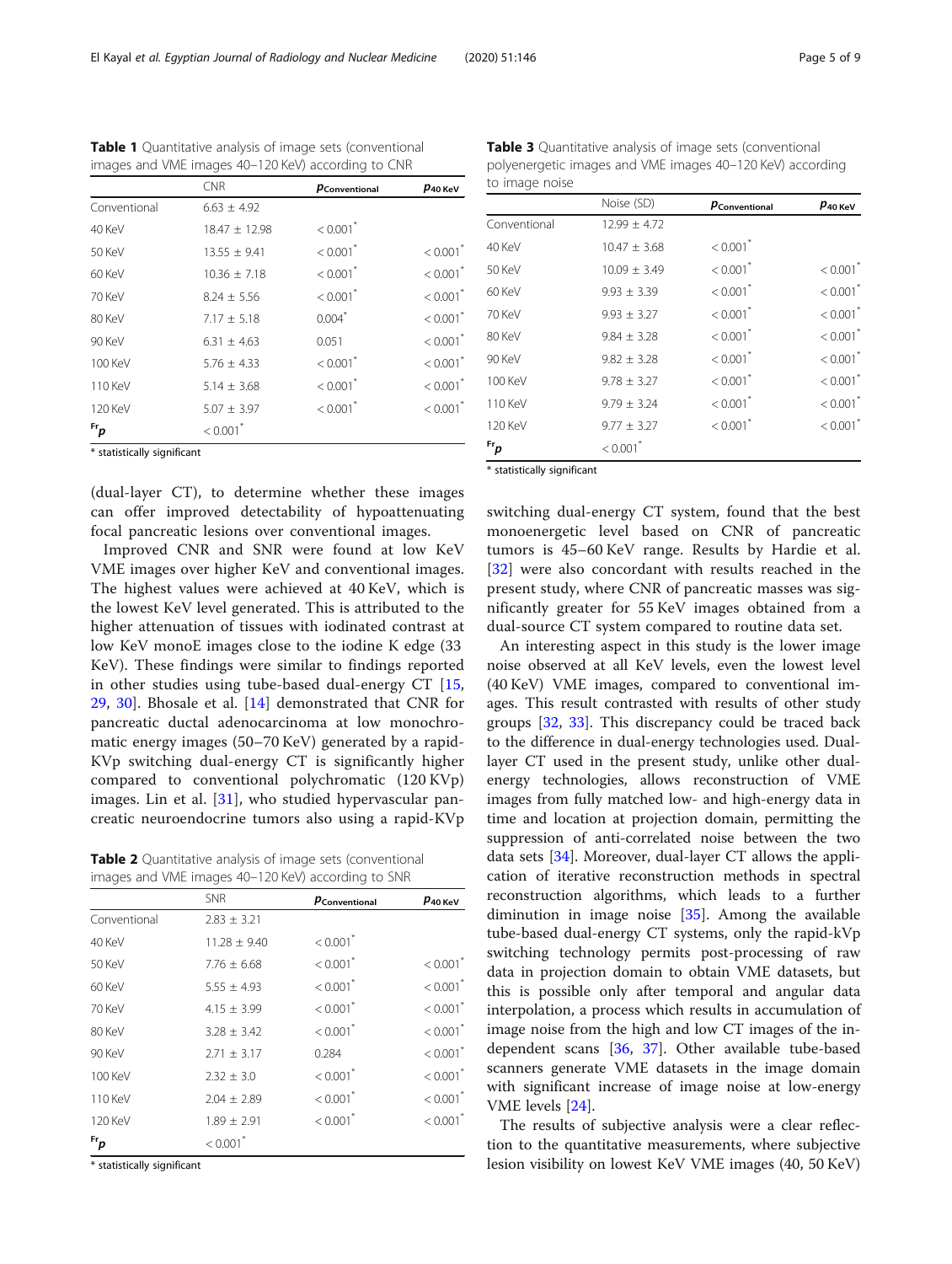<span id="page-5-0"></span>

significantly surpassed that of conventional images, mostly as a result of significant increase in lesion to parenchyma contrast coupled with low noise on these image sets.

In the current study, lesion verification was done by pathology for all lesions that warranted biopsy or surgical resection such as pancreatic adenocarcinomas or neuroendocrine tumors. Pathologically unverified lesions were those lesions indicated for conservative management and imaging follow-up, such as incidental < 2 cm IPMNs followed by CT, pancreatic metastases/lymphoma with widespread malignancy followed by CT after chemo/radiotherapy, post-operative fibrosis showing regression on close follow-up CT, and pseudocysts in patients with history of recent pancreatitis. This followup CT verified the presence of these lesions and supported their diagnosis. Knowing that the prime focus of this study was to evaluate detectability of the lesions by DLCT VME images, study of pathologies by VME images was out of the scope of this study.

Despite that the entire analysis was done in the portal venous phase, the current study revealed that low-energy VME images (40, 50 KeV) generated from a single venous phase scan of dual-layer CT were by far superior to venous phase conventional CT images. Low KeV VME images may offer advantages in detecting small lesions or lesions having minimal contrast to the adjacent pancreatic tissue. Accordingly, in certain selected cases with incidentally detected pancreas lesions, it might be possible to disregard additional

dedicated pancreatic imaging protocols—with subsequent reduction of radiation exposure, if lesion visibility was high enough using low VME images of the first routine scan acquired in portal phase; however, this has to be further validated in future research.

This study had some limitations. First, patient selection for the study might form a limitation as it depended on CT reports that mentioned hypoattenuating pancreatic lesions, so that only patients were included with pancreatic lesions that were already suspected or detected on conventional images. Thus, results might not represent some very low-contrast or extremely small-size lesions. In the future, routine assessment of low KeV reconstructions for every scan may be useful for validating the value of VME imaging for such lesions. Second, the current study results reflected a primary single-center experience with a small number of patients that presented with a diversity of pancreatic pathologies. These results should be further validated in future larger-scale studies with more homogenous cohorts of lesions. Last is several lesions were not pathologically verified; those were ones not indicated for biopsy or surgical resection based on the patient's management plan.

#### Conclusion

In conclusion, based on the qualitative analysis of this study and substantiated by quantitative measurements, dual-layer CT is considered a superior imaging choice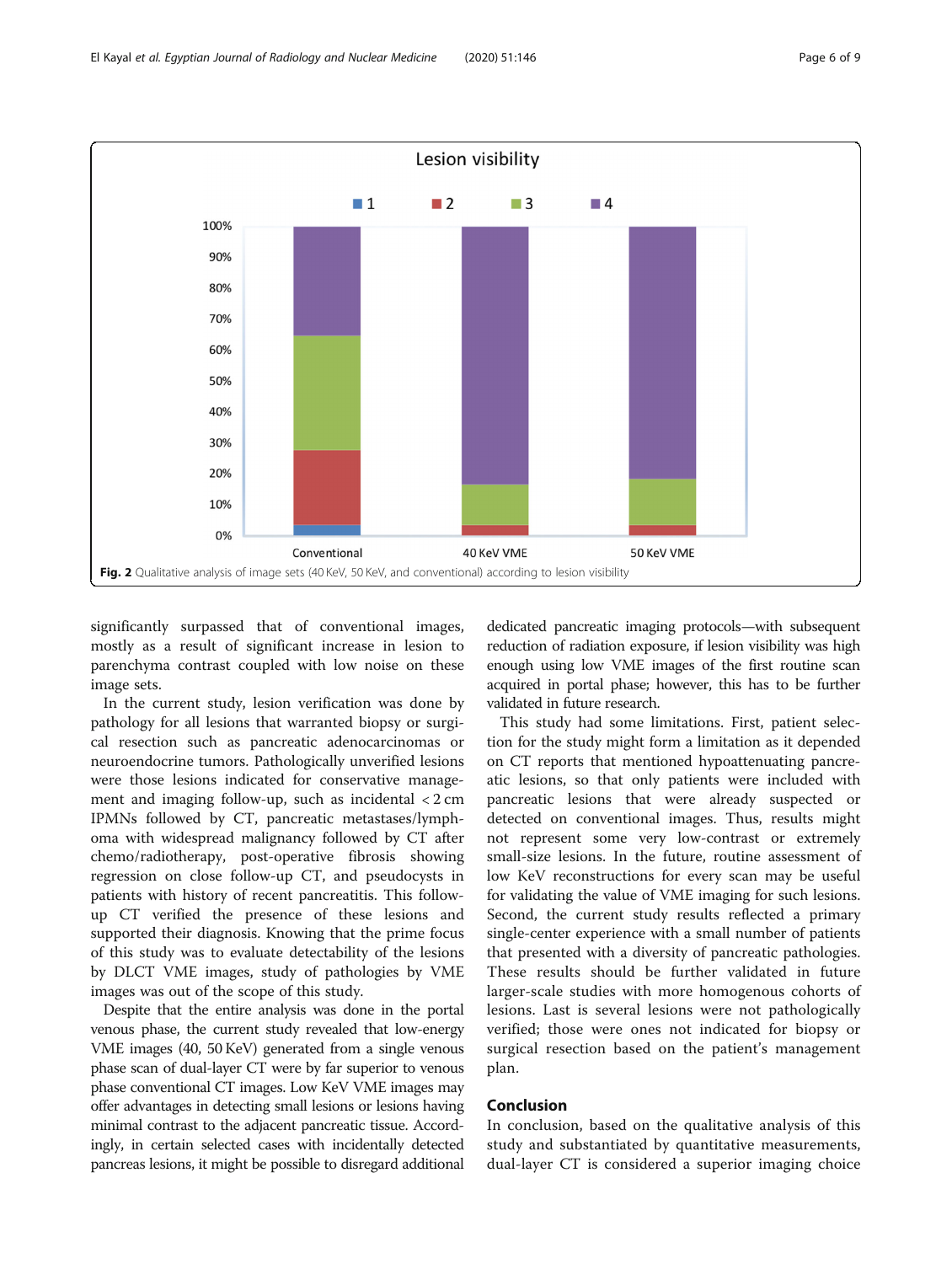<span id="page-6-0"></span>

over conventional CT for detecting hypoattenuating pancreatic lesions. Adding low KeV (40 and 50 KeV) VME reconstructions to the routine clinical pancreatic imaging—where possible—can boost detection of hypoattenuating focal pancreatic lesions including pancreatic adenocarcinoma, thus potentially improving prognosis of this fatal disease. Moreover, improved lesion detectability by DLCT could potentially restrict the need for additional imaging studies, thus reducing costs and radiation exposure.

#### Abbreviations

CNR: Contrast-to-noise ratio; DECT: Dual-energy computed tomography; DLCT: Dual-layer computed tomography; EUS: Endoscopic ultrasound; MDCT: Multidetector computed tomography; MRCP: Magnetic resonance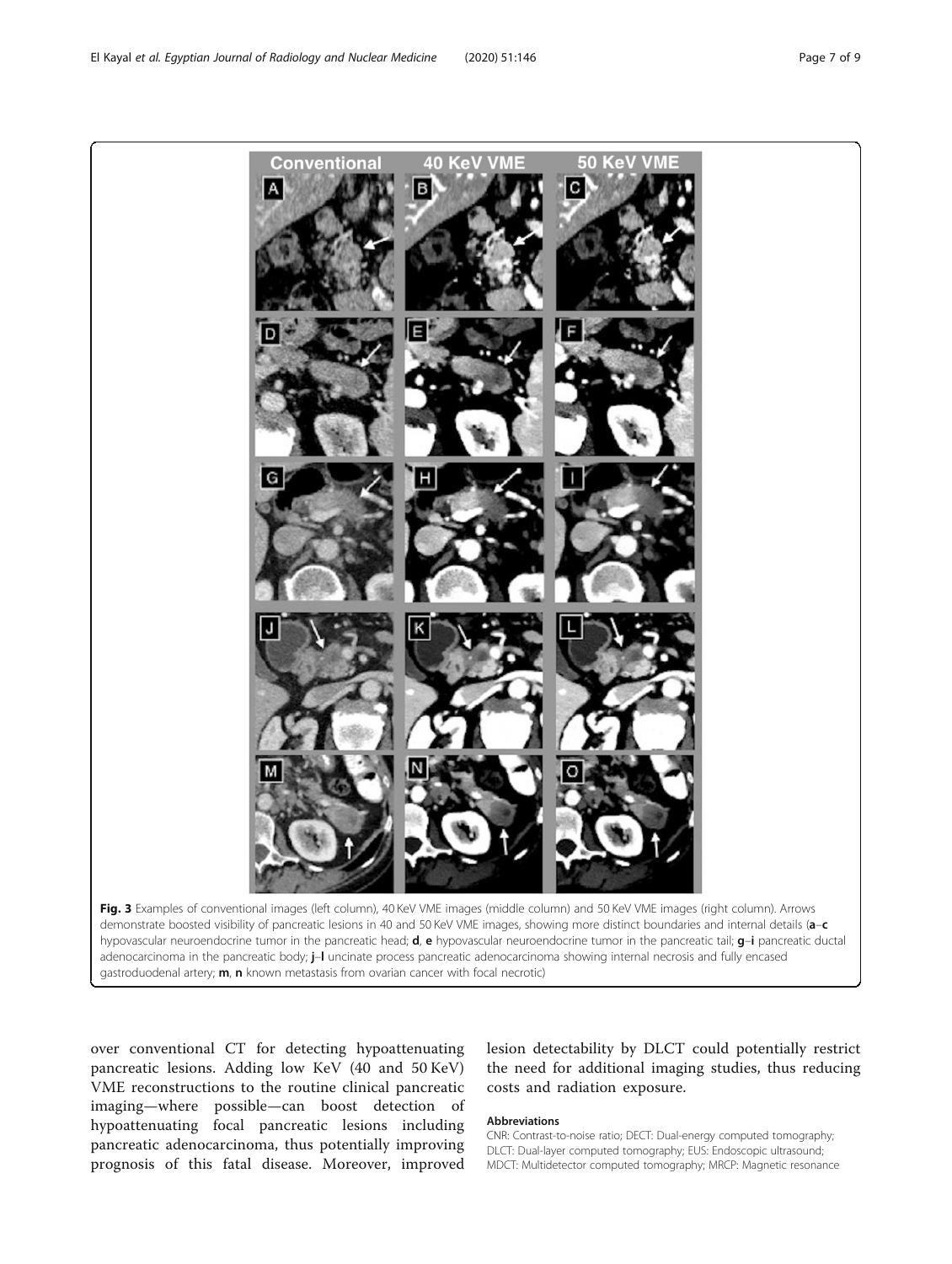<span id="page-7-0"></span>cholangiopancreatography; MRI: Magnetic resonance imaging; PET/ CT: Positron emission tomography/computed tomography; PPP: Pancreatic parenchymal phase; PVP: Portal venous phase; ROI: Region of interest; SD: Standard deviation; SNR: Signal-to-noise ratio; VME: Virtual monoenergetic

#### Acknowledgements

Not applicable.

#### Authors' contributions

NE designed the study; acquired, analyzed and interpreted data; performed statistical analysis; and drafted the manuscript. DE revised and edited the manuscript. AM, DM, and ME reviewed the manuscript. All authors read and approved the manuscript.

#### Funding

Not applicable

#### Availability of data and materials

The data sets used and/or analyzed during the current study are available from the corresponding author on responsible request.

#### Ethics approval and consent to participate

The Research Ethics Committee of Alexandria Faculty of Medicine approved this study and waived informed consent due to its retrospective nature (Ethics committee reference number 020937, IRB No. 00012098, FWA No. 00018699). All study procedures involving human participants were carried out in accordance with the ethical standards of Declaration of Helsinki.

#### Consent for publication

The Research Ethics Committee of Alexandria Faculty of Medicine approved this study and waived informed consent (Ethics committee reference number 020937, IRB No. 00012098, FWA No. 00018699).

#### Competing interests

David Maintz received speaker's honoraria from Philips Healthcare. For the remaining authors, no competing interests were declared.

#### Received: 4 June 2020 Accepted: 27 July 2020 Published online: 04 August 2020

#### References

- 1. Horton KM (2002) Multidetector CT and three-dimensional imaging of the pancreas: state of the art. J Gastrointest Surg 6:126–128
- Bashir MR, Gupta RT (2012) MDCT evaluation of the pancreas: nuts and bolts. Radiol Clin N Am 50:365–377
- Ros PR, Mortele KJ (2001) Imaging features of pancreatic neoplasms. JBR-BTR 84:239–249
- 4. Sahani DV, Shah ZK, Catalano OA, Boland GW, Brugge WR (2008) Radiology of pancreatic adenocarcinoma: current status of imaging. J Gastroenterol Hepatol 23:23–33
- 5. Siegel RL, Miller KD, Jemal A (2019) Cancer statistics, 2019. CA Cancer J Clin 69:7–34
- 6. Callery MP, Chang KJ, Fishman EK, Talamonti MS, William Traverso L, Linehan DC (2009) Pretreatment assessment of resectable and borderline resectable pancreatic cancer: expert consensus statement. Ann Surg Oncol 16:1727–1733
- 7. Brennan DD, Zamboni GA, Raptopoulos VD, Kruskal JB (2007) Comprehensive preoperative assessment of pancreatic adenocarcinoma with 64-section volumetric CT. Radiographics 27:1653–1666
- 8. Chu AJ, Lee JM, Lee YJ, Moon SK, Han JK, Choi BI (2012) Dual-source, dualenergy multidetector CT for the evaluation of pancreatic tumours. Br J Radiol 85:e891–e898
- 9. De La Cruz MS, Young AP, Ruffin MT (2014) Diagnosis and management of pancreatic cancer. Am Fam Physician 89:626–632
- 10. Raman SP, Horton KM, Fishman EK (2012) Multimodality imaging of pancreatic cancer-computed tomography, magnetic resonance imaging, and positron emission tomography. Cancer J 18:511–522
- 11. Kim JH, Park SH, Yu ES, Kim MH, Kim J, Byun JH et al (2010) Visually isoattenuating pancreatic adenocarcinoma at dynamic-enhanced CT:

frequency, clinical and pathologic characteristics, and diagnosis at imaging examinations. Radiology 257:87–96

- 12. Klapman J, Malafa MP (2008) Early detection of pancreatic cancer: why, who, and how to screen. Cancer Control 15:280–287
- 13. Johnson TR (2012) Dual-energy CT: general principles. AJR Am J Roentgenol 199:S3–S8
- 14. Bhosale P, Le O, Balachandran A, Fox P, Paulson E, Tamm E (2015) Quantitative and qualitative comparison of single-source dual-energy computed tomography and 120-kVp computed tomography for the assessment of pancreatic ductal adenocarcinoma. J Comput Assist Tomogr 39:907–913
- 15. Patel BN, Thomas JV, Lockhart ME, Berland LL, Morgan DE (2013) Singlesource dual-energy spectral multidetector CT of pancreatic adenocarcinoma: optimization of energy level viewing significantly increases lesion contrast. Clin Radiol 68:148–154
- 16. Granata V, Fusco R, Catalano O, Setola SV, de Lutio di Castelguidone E, Piccirillo M et al (2016) Multidetector computer tomography in the pancreatic adenocarcinoma assessment: an update. Infect Agent Cancer 11:57
- 17. Almeida IP, Schyns LE, Ollers MC, van Elmpt W, Parodi K, Landry G et al (2017) Dual-energy CT quantitative imaging: a comparison study between twin-beam and dual-source CT scanners. Med Phys 44:171–179
- 18. Aran S, Shaqdan KW, Abujudeh HH (2014) Dual-energy computed tomography (DECT) in emergency radiology: basic principles, techniques, and limitations. Emerg Radiol 21:391–405
- 19. Goo HW, Goo JM (2017) Dual-energy CT: new horizon in medical imaging. Korean J Radiol 18:555–569
- 20. Gabbai M, Leichter I, Romman Z, Altman A, Sosna J (2013) The clinical impact of retrospective analysis in spectral detector dual energy body CT. Paper presented at radiological society of North America 2013 scientific assembly and annual meeting, McCormick Place, Chicago, 1- 6 December 2013.
- 21. Alvarez RE, Macovski A (1976) Energy-selective reconstructions in X-ray computerized tomography. Phys Med Biol 21:733–744
- 22. Marin D, Boll DT, Mileto A, Nelson RC (2014) State of the art: dual-energy CT of the abdomen. Radiology 271:327–342
- 23. Silva AC, Morse BG, Hara AK, Paden RG, Hongo N, Pavlicek W (2011) Dualenergy (spectral) CT: applications in abdominal imaging. Radiographics 31: 1031–1046 discussion 1047-1050
- 24. Yu L, Leng S, McCollough CH (2012) Dual-energy CT-based monochromatic imaging. AJR Am J Roentgenol 199:S9–S15
- 25. Apfaltrer P, Sudarski S, Schneider D, Nance JW, Haubenreisser H, Fink C et al (2014) Value of monoenergetic low-kV dual energy CT datasets for improved image quality of CT pulmonary angiography. Eur J Radiol 83: 322–328
- 26. Agrawal MD, Pinho DF, Kulkarni NM, Hahn PF, Guimaraes AR, Sahani DV (2014) Oncologic applications of dual-energy CT in the abdomen. Radiographics 34:589–612
- 27. Di Maso LD, Huang J, Bassetti MF, DeWerd LA, Miller JR (2018) Investigating a novel split-filter dual-energy CT technique for improving pancreas tumor visibility for radiation therapy. J Appl Clin Med Phys 19: 676–683
- 28. McNamara MM, Little MD, Alexander LF, Carroll LV, Beasley TM, Morgan DE (2015) Multireader evaluation of lesion conspicuity in small pancreatic adenocarcinomas: complimentary value of iodine material density and low keV simulated monoenergetic images using multiphasic rapid kVpswitching dual energy CT. Abdom Imaging 40:1230–1240
- 29. Brooks RA (1977) A quantitative theory of the Hounsfield unit and its application to dual energy scanning. J Comput Assist Tomogr 1:487–493
- 30. Macari M, Spieler B, Kim D, Graser A, Megibow AJ, Babb J et al (2010) Dualsource dual-energy MDCT of pancreatic adenocarcinoma: initial observations with data generated at 80 kVp and at simulated weightedaverage 120 kVp. AJR Am J Roentgenol 194:W27–W32
- 31. Lin XZ, Wu ZY, Tao R, Guo Y, Li JY, Zhang J et al (2012) Dual energy spectral CT imaging of insulinoma-value in preoperative diagnosis compared with conventional multi-detector CT. Eur J Radiol 81:2487–2494
- 32. Hardie AD, Picard MM, Camp ER, Perry JD, Suranyi P, De Cecco CN et al (2015) Application of an advanced image-based virtual monoenergetic reconstruction of dual source dual-energy CT data at low keV increases image quality for routine pancreas imaging. J Comput Assist Tomogr 39: 716–720